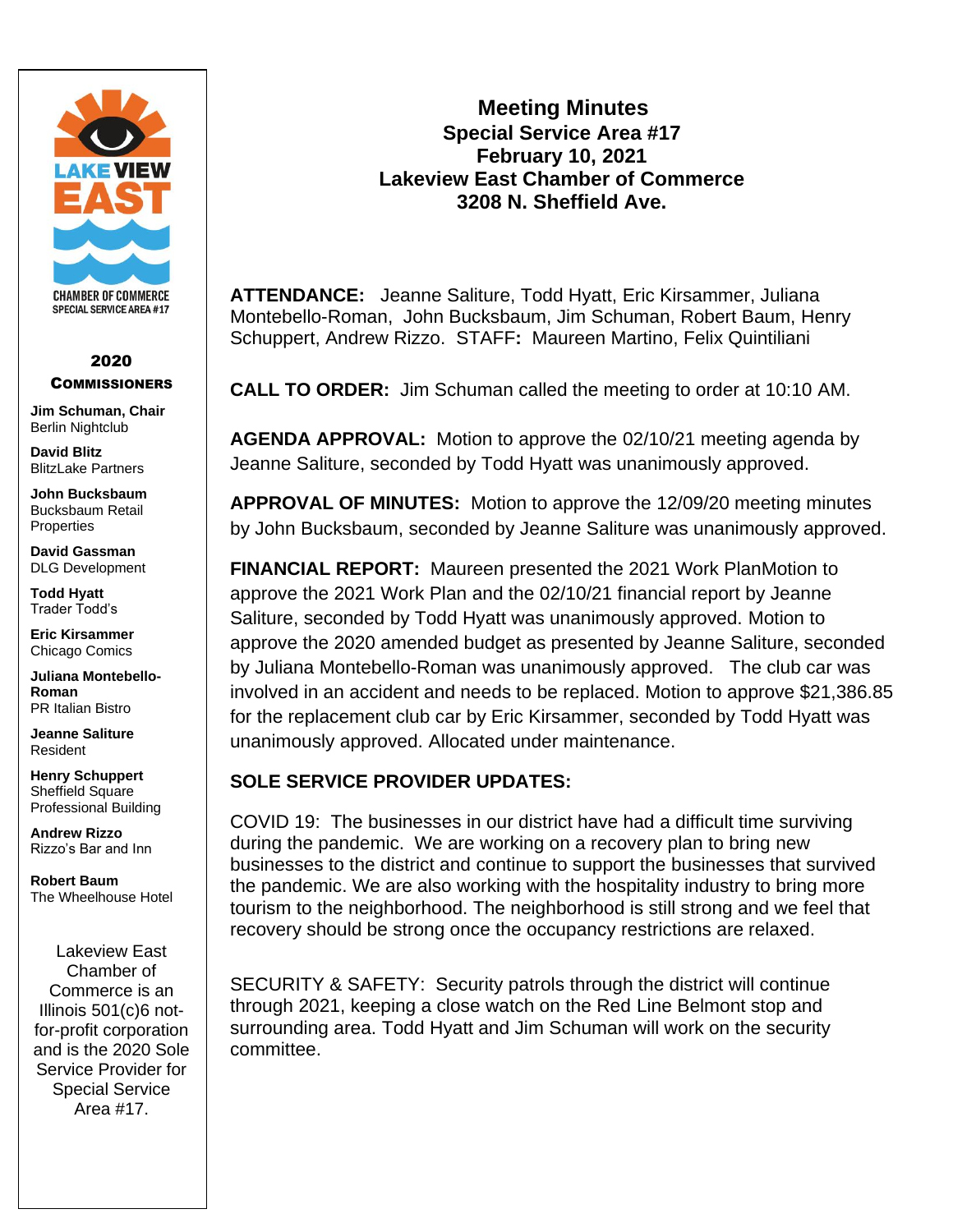MAINTENANCE PROGRAM: The maintenance crew has been doing a good job keeping the sidewalks clear of snow and ice. We purchased new salt spreaders for the club car; we used a lot of salt so far this season.

GOVERNMENT AFFAIRS: We are working with the city and our state representatives to advocate for our local businesses to provide as much relief as possible. Many of our businesses are still waiting for approval of government COVID business interruption relief loans and grants. Maureen has met with Sara Feigenholtz and other elected officials to see what can be done to expedite these loans and give the businesses the funds that are so desperately needed.

EXTENDED OUTDOOR DINING: The city has extended the outdoor dining street permits thru 2021. We are working to identity other areas in the district that would benefit from outdoor dining. We are working on sponsorships for the dining out program to defer the costs.

2021 CONTRACT APPROVALS: Motion to approve Eilts & Associates (Auditors) by Jeanne Saliture, seconded by Todd Hyatt was unanimously approved. Motion to approve Patch Landscaping (Landscaping) by Juliana Montebello-Roman, seconded by Jeanne Saliture was unanimously approved.

FAÇADE APPLICATIONS: Motion to approve \$930.00 façade application for Bolivar & Lincoln (3349 N. Sheffield) by Andrew Rizzo, seconded by Juliana Montebello-Roman was unanimously approved. Motion to approve \$6,000.00 façade application for Havana Cigar (3240 N. Clark) by Henry Schuppert, seconded by Jeanne Saliture was unanimously approved.

## **MARKETING and PROMOTIONS:**

WEBINARS/EDUCATIONAL SERIES: We continue to offer webinars on various topics that will help our businesses during these difficult times. Videos are also posted on our website.

GIFT CARD SALE/GIVERS GIFT PROGRAM: We sold over \$100,000.00 Lakeview East Gift Cards (all online this year) at the gift card sale on 12/05/20 and sold out on the givers gift program again this year.

TAKE OUT THURSDAYS/HAPPY HOUR FRIDAYS: We are working on developing these programs in order to bring more customers to the local businesses.

ANNUAL MEETING: We are working on a virtual annual meeting and will be sharing details in the coming weeks. We will keep it simple and plan to have short videos incorporated as part of the presentation.

#### **BEAUTIFICATION and BUSINESS DEVELOPMENT:**

DEVELOPMENT PROJECTS: Current projects include: 949 W. Dakin [140 units]; 3250 N. Clark St, [8 units]; 1039 W. Belmont [3 residential units]; 1111 W. Addison [Granite Planet]; 3504 N. Clark [18 units]. Pending projects: 1218 W. Belmont [6 units] and 835 W. Addison (8 stories).